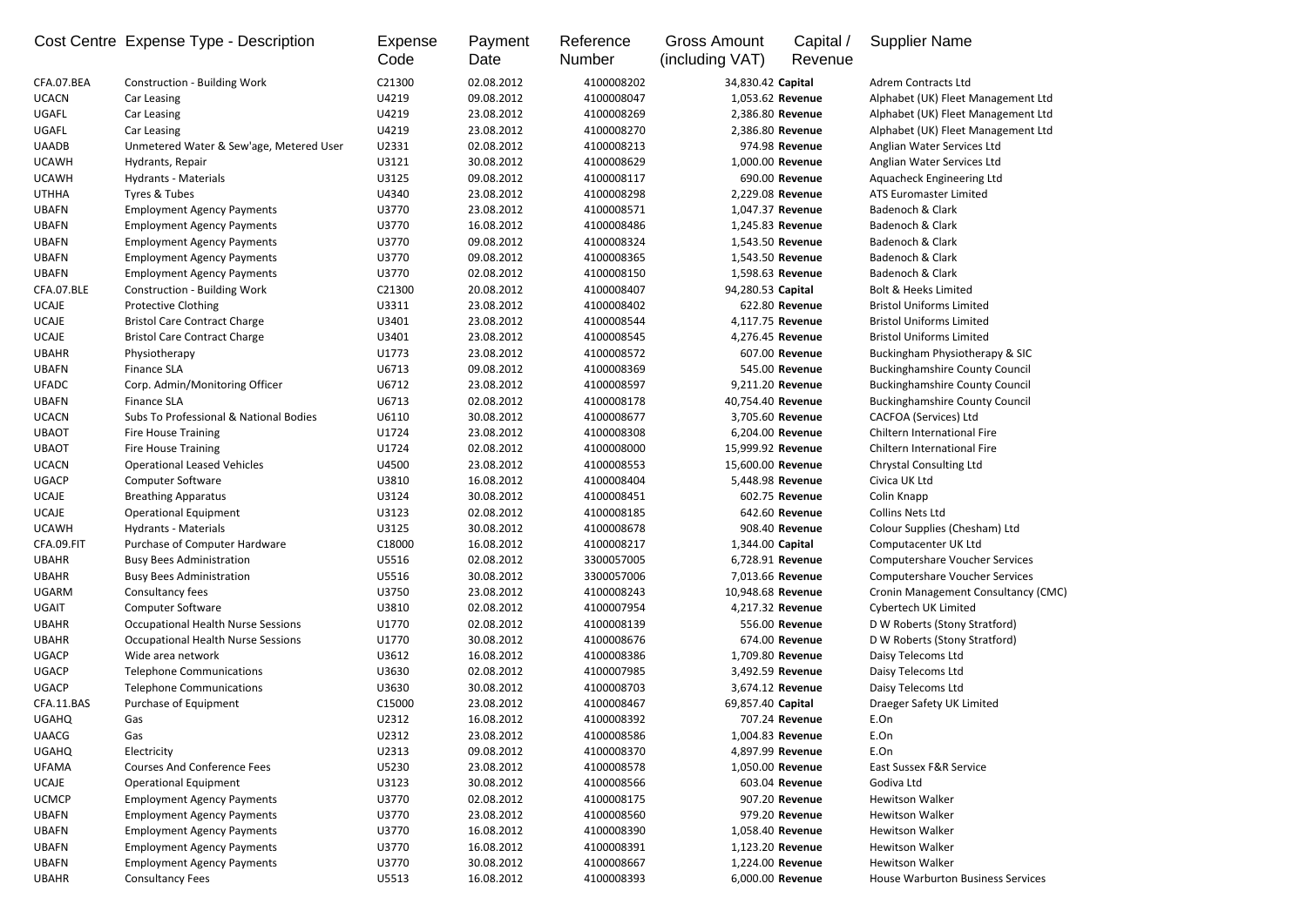|              | Cost Centre Expense Type - Description    | Expense<br>Code | Payment<br>Date | Reference<br><b>Number</b> | <b>Gross Amount</b><br>(including VAT) | Capital /<br>Revenue | <b>Supplier Name</b>                     |
|--------------|-------------------------------------------|-----------------|-----------------|----------------------------|----------------------------------------|----------------------|------------------------------------------|
| <b>UBAHR</b> | <b>Consultancy Fees</b>                   | U5513           | 16.08.2012      | 4100008394                 | 9,000.00 Revenue                       |                      | <b>House Warburton Business Services</b> |
| <b>UAACB</b> | Uniforms                                  | U3310           | 02.08.2012      | 4100008010                 | 6,120.00 Revenue                       |                      | Hunter Apparel Solutions Ltd             |
| <b>UAACB</b> | <b>Uniforms</b>                           | U3310           | 23.08.2012      | 4100008521                 | 7,253.50 Revenue                       |                      | Hunter Apparel Solutions Ltd             |
| <b>UBAED</b> | <b>Diversity Training</b>                 | U1719           | 23.08.2012      | 4100008456                 |                                        | 900.00 Revenue       | Inclusive Learning Ltd                   |
| <b>UBACI</b> | Consultancy fees                          | U3750           | 23.08.2012      | 4100008466                 | 7,800.00 Revenue                       |                      | Inphase Limited                          |
| CFA.09.FIT   | Purchase of Software                      | C14000          | 23.08.2012      | 4100008462                 | 1,583.81 Capital                       |                      | Insight Direct (UK) Ltd                  |
| <b>UAAEB</b> | <b>General Repairs &amp; Maintenance</b>  | U2110           | 02.08.2012      | 4100007888                 |                                        | 784.80 Revenue       | <b>Instant Doors</b>                     |
| <b>UBAFN</b> | <b>Computer Software</b>                  | U3810           | 30.08.2012      | 4100008695                 | 10,174.80 Revenue                      |                      | <b>Interact Intranet Solutions</b>       |
| <b>UCAJE</b> | <b>Breathing Apparatus</b>                | U3124           | 23.08.2012      | 4100008401                 | 1,865.59 Revenue                       |                      | Interspiro Ltd                           |
| <b>UCACN</b> | <b>Operational Leased Vehicles</b>        | U4500           | 30.08.2012      | 4100008687                 | 2,045.92 Revenue                       |                      | JCB Finance (Leasing) Ltd                |
| <b>UCACN</b> | <b>Operational Leased Vehicles</b>        | U4500           | 30.08.2012      | 4100008707                 | 78,593.92 Revenue                      |                      | <b>JCB Finance (Leasing) Ltd</b>         |
| <b>UBAOT</b> | <b>Driver Training</b>                    | U1730           | 02.08.2012      | 4100007859                 |                                        | 974.40 Revenue       | JLD Driver Training Limited              |
| <b>UCASR</b> | <b>Protective Clothing</b>                | U3311           | 16.08.2012      | 4100008196                 |                                        | 792.00 Revenue       | Jolly Safety Equipment Ltd               |
| <b>UGACP</b> | <b>Computer Maintenance</b>               | U3815           | 02.08.2012      | 4100008096                 | 1,207.20 Revenue                       |                      | Kingsfield Computer Products Ltd         |
| <b>UGAIT</b> | <b>Computer Maintenance</b>               | U3815           | 30.08.2012      | 4100008673                 |                                        | 592.80 Revenue       | Koris Ltd                                |
| UGAFL        | Car Leasing                               | U4219           | 30.08.2012      | 4100008650                 | 2,107.44 Revenue                       |                      | Lex Autolease Ltd                        |
| <b>UCABM</b> | Excercise costs                           | U1731           | 23.08.2012      | 4100008450                 |                                        | 990.00 Revenue       | Lincolnshire County Council              |
| <b>UCACN</b> | <b>Operational Leased Vehicles</b>        | U4500           | 09.08.2012      | 4100008374                 | 24,406.99 Revenue                      |                      | Lombard North Central Plc                |
| <b>UBAHR</b> | <b>Occupational Health Nurse Sessions</b> | U1770           | 23.08.2012      | 4100008503                 | 5,260.20 Revenue                       |                      | M.K.Occupational Health Limited          |
| <b>UGAFF</b> | Fuel Tanks - Service & M/tenance          | U4312           | 16.08.2012      | 4100008121                 | 2,119.79 Revenue                       |                      | Merridale                                |
| <b>UTHHA</b> | Spares for Lease Cars                     | U4371           | 30.08.2012      | 4100008435                 | 1,066.82 Revenue                       |                      | Michelin Tyre Plc                        |
| <b>UTHHA</b> | Spares for Lease Cars                     | U4371           | 30.08.2012      | 4100008434                 | 1,185.36 Revenue                       |                      | Michelin Tyre Plc                        |
| CFA.09.FIT   | Purchase of Computer Hardware             | C18000          | 16.08.2012      | 4100008151                 |                                        | 821.93 Capital       | Misco                                    |
| CFA.09.FIT   | Purchase of Computer Hardware             | C18000          | 16.08.2012      | 4100008195                 | 2,379.60 Capital                       |                      | Misco                                    |
| <b>UCAJE</b> | <b>Operational Equipment</b>              | U3123           | 30.08.2012      | 4100008399                 |                                        | 1,197.43 Revenue     | MSA (Britain) Ltd                        |
| <b>UGAIT</b> | <b>Main Communications</b>                | U3610           | 16.08.2012      | 4100008387                 | 24,281.90 Revenue                      |                      | <b>ODPM</b>                              |
| <b>UGAIT</b> | <b>Main Communications</b>                | U3610           | 30.08.2012      | 4100008601                 | 24,281.90 Revenue                      |                      | <b>ODPM</b>                              |
| <b>UCAJB</b> | <b>Printing Stationery</b>                | U5110           | 23.08.2012      | 4100008228                 |                                        | 643.00 Revenue       | <b>Olivers Design 2 Print</b>            |
| <b>UBAHR</b> | <b>Recruitment Expenses</b>               | U1718           | 09.08.2012      | 4100008244                 | 6,284.64 Revenue                       |                      | Oscar Associates (UK) Ltd                |
| <b>UBAOT</b> | <b>Driver Training</b>                    | U1730           | 02.08.2012      | 4100008019                 |                                        | 1,180.61 Revenue     | <b>Oxfordshire County Council</b>        |
| <b>UBAOT</b> | <b>Driver Training</b>                    | U1730           | 02.08.2012      | 4100008018                 |                                        | 1,265.09 Revenue     | <b>Oxfordshire County Council</b>        |
| <b>UGAFF</b> | Diesel Oil - Gas Oil                      | U4320           | 09.08.2012      | 4100008362                 |                                        | 2,043.36 Revenue     | Pace Fuelcare Ltd                        |
| <b>UGAFF</b> | Diesel Oil - Gas Oil                      | U4320           | 09.08.2012      | 4100008363                 |                                        | 2,699.76 Revenue     | Pace Fuelcare Ltd                        |
| <b>UGAFF</b> | Diesel Oil - Gas Oil                      | U4320           | 09.08.2012      | 4100008364                 |                                        | 2,699.76 Revenue     | Pace Fuelcare Ltd                        |
| <b>UGAFF</b> | Diesel Oil - Gas Oil                      | U4320           | 09.08.2012      | 4100008361                 |                                        | 2,724.48 Revenue     | Pace Fuelcare Ltd                        |
| <b>UGAFF</b> | Diesel Oil - Gas Oil                      | U4320           | 09.08.2012      | 4100008358                 |                                        | 3,402.88 Revenue     | Pace Fuelcare Ltd                        |
| <b>UGAFF</b> | Diesel Oil - Gas Oil                      | U4320           | 09.08.2012      | 4100008356                 |                                        | 3,405.60 Revenue     | Pace Fuelcare Ltd                        |
| <b>UGAFF</b> | Diesel Oil - Gas Oil                      | U4320           | 09.08.2012      | 4100008360                 |                                        | 4,767.84 Revenue     | Pace Fuelcare Ltd                        |
| <b>UGAFF</b> | Diesel Oil - Gas Oil                      | U4320           | 09.08.2012      | 4100008355                 | 13,622.40 Revenue                      |                      | Pace Fuelcare Ltd                        |
| <b>UGAPR</b> | <b>General Repairs &amp; Maintenance</b>  | U2110           | 09.08.2012      | 4100008315                 |                                        | 1,872.00 Revenue     | Pagnell Property Maintenance Ltd         |
| <b>UBASD</b> | <b>Staff Training Fees</b>                | U1722           | 23.08.2012      | 4100008215                 |                                        | 6,619.58 Revenue     | People Resolutions Group Ltd             |
| <b>UGAMC</b> | Rents, wayleaves & Hire of Premises       | U2510           | 23.08.2012      | 4100008222                 |                                        | 9,875.00 Revenue     | Phoenix Scanner Graphics Ltd             |
| CFA.07.BLE   | <b>Construction - Building Work</b>       | C21300          | 16.08.2012      | 4100008329                 | 1,513.82 Capital                       |                      | Portakabin Ltd                           |
| CFA.07.BLE   | <b>Construction - Building Work</b>       | C21300          | 30.08.2012      | 4100008709                 | 1,513.82 Capital                       |                      | Portakabin Ltd                           |
| <b>UBAHR</b> | Counselling/Alcohol                       | U1774           | 02.08.2012      | 4100008136                 |                                        | 1,620.00 Revenue     | PPC Worldwide                            |
| <b>UCAJE</b> | <b>Operational Equipment</b>              | U3123           | 16.08.2012      | 4100008103                 |                                        | 658.27 Revenue       | Premier Hose Technology                  |
| <b>UFAHQ</b> | <b>Courses And Conference Fees</b>        | U5230           | 23.08.2012      | 4100008522                 | 2,119.85 Revenue                       |                      | Principal Hayley Hotels                  |
| <b>UGARM</b> | Consultancy fees                          | U3750           | 09.08.2012      | 4100008322                 |                                        | 6,912.00 Revenue     | <b>Public Sector Consultants</b>         |
| <b>UBASD</b> | <b>Staff Training Fees</b>                | U1722           | 16.08.2012      | 4100008240                 |                                        | 7,468.80 Revenue     | Public Sector T & C                      |
| <b>UCMCP</b> | Consultancy fees                          | U3750           | 16.08.2012      | 4100008326                 | 13,199.81 Revenue                      |                      | <b>RGB Business Solutions Ltd</b>        |
| CFA.07.BEA   | <b>Construction - Building Work</b>       | C21300          | 09.08.2012      | 4100008331                 |                                        | 830.40 Capital       | Richard Cross General Builder            |